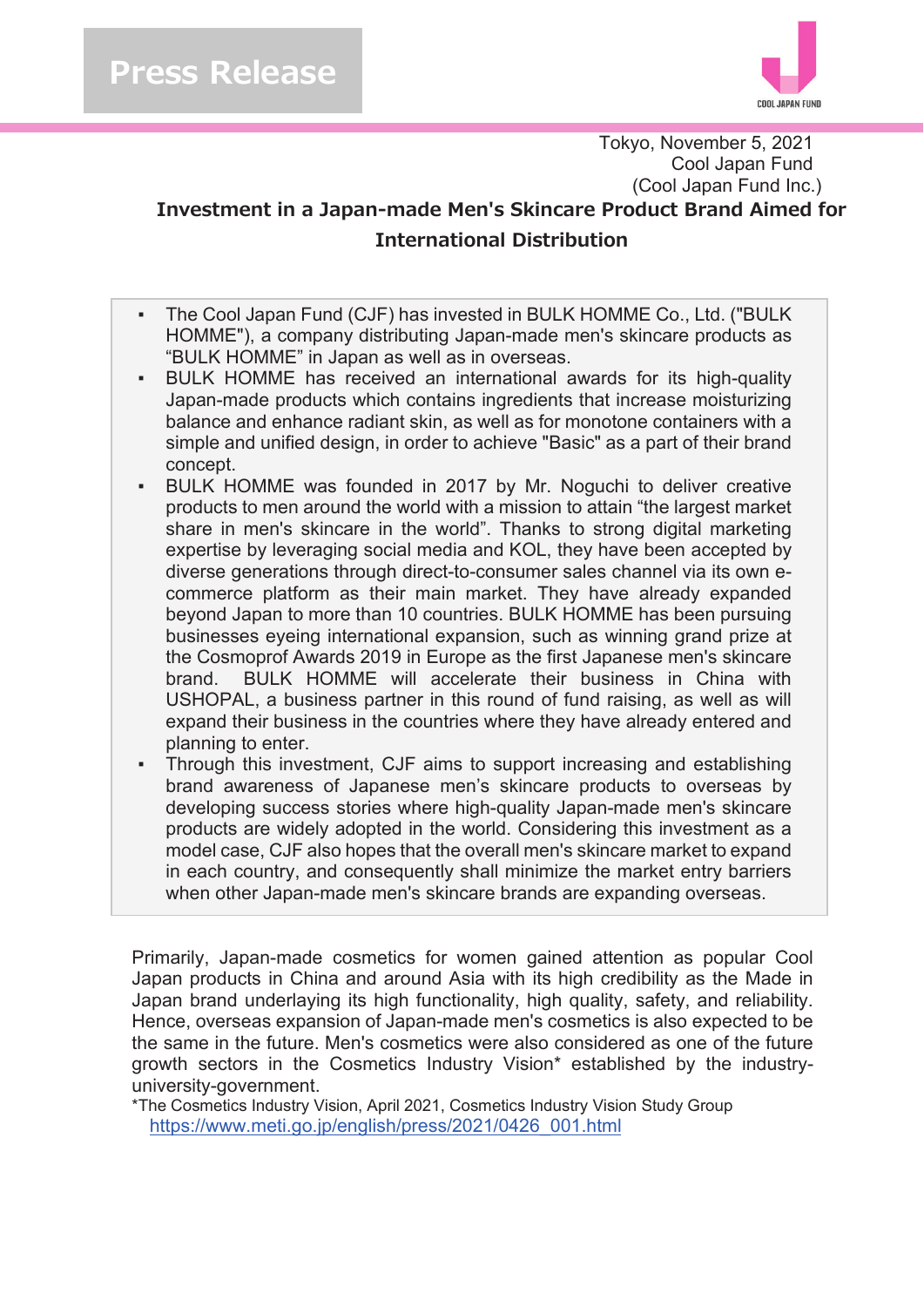The Cool Japan Fund (CJF) has invested in BULK HOMME Co., Ltd., a company distributing Japan-made men's skincare products as "BULK HOMME" in Japan as well as overseas.

Through this investment, CJF aims to support increasing and establishing brand awareness of Japanese men's skincare products to overseas similar to which Japanese women's cosmetics have gained popularity in abroad through creating success stories where high-quality Japan-made men's skincare products are widely adopted in abroad. Considering this investment as a model case, CJF also hopes that the overall men's skincare market to expand in each country, and consequently shall minimize the market entry barriers when other Japan-made men's skincare brands are expanding overseas.

The BULK HOMME brand was established in 2013 by Mr. Noguchi to deliver creative products to men around the world with the mission to attain the "largest market share in men's skincare in the world". The company was then founded (incorporated) in 2017. BULK HOMME has received international awards for its high-quality Japanmade products which contains ingredients that increase moisturizing balance and enhance radiant skin, as well as for monotone containers with a simple and unified design, in order to achieve "basic" as a part of their brand concept.

Thanks to strong digital marketing expertise by leveraging social media and KOL, they have been accepted by diverse generations with direct-to-consumer sales via its own e-commerce platform as their main market. Their uniqueness underlying the fact that they have already expanded beyond Japan to more than 10 countries (as of June 2021). Since BULK HOMME's foundation, the founders has kept eyeing to expand its business to overseas markets, and have had success as being the first Japanese men's skincare brand to win the grand prize with THE SHAMPOO (a shampoo product) in the Hair Product segment of the European Cosmoprof Awards 2019, one of the three largest awards in the cosmetics industry.

In this round of fund raising, BULK HOMME also received an investment from USHOPAL, a company widely involved in sales and advertising for Western and Japanese cosmetics brands as well as ESTEE LAUDER and other Western brands in China. BULK HOMME may accelerate their business in China with business partner USHOPAL renowned for supporting market entry, as well as expand their business in the countries where they have already entered and planning to enter in the future.

#### **About BULK HOMME Co., Ltd.**

| Founded:     | May 2017 (brand was established in April 2013)      |
|--------------|-----------------------------------------------------|
| Head office: | Shinagawa-ku, Tokyo                                 |
| CEO:         | Takuya Noguchi                                      |
|              | Details of business Planning and sales of cosmetics |
| Website      | :https://company.bulk.co.jp/                        |